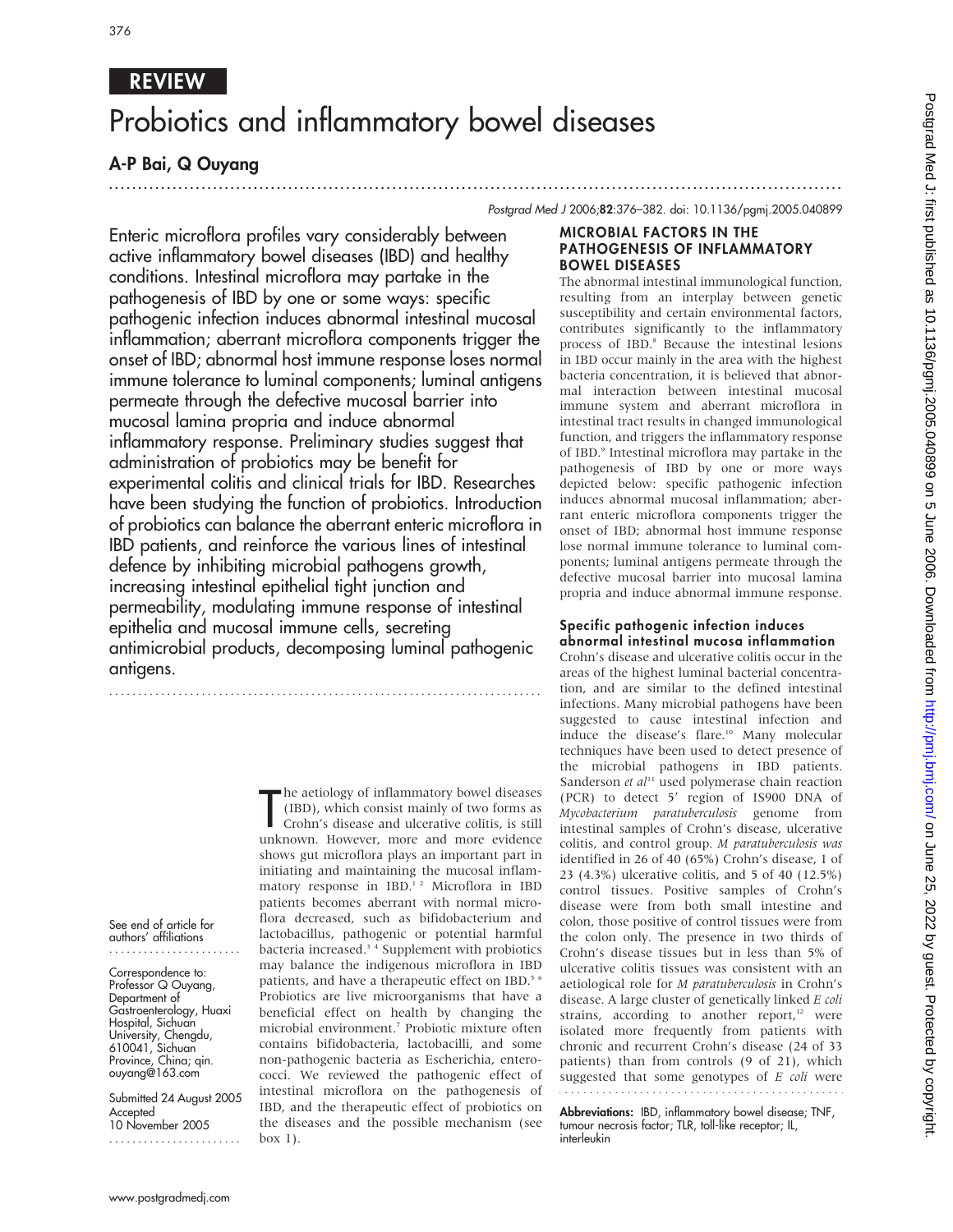# Box 1 Microbial factors in the pathogenesis of inflammatory bowel diseases and the therapeutic effect of probiotics on inflammatory bowel diseases

## Microbial factors in the pathogenesis of inflammatory bowel diseases

- Specific pathogenic infection induces abnormal intestinal mucosa inflammation
- Changed enteric microflora components trigger the onset of IBD
- Aberrant mucosal immune system responds to luminal components
- Luminal antigens induce abnormal immune response through the defective mucosal barrier

#### The therapeutic effect of probiotics on inflammatory bowel diseases

- Inhibiting microbial pathogens growth
- $\bullet$  Increasing epithelial tight junction and modifying intestinal permeability
- Modulating immune response of intestinal epithelia and mucosal immune cells
- Secreting antimicrobial products
- Decomposing luminal pathogenic antigens

associated with chronic or early recurrent Crohn's disease lesions.

Some pathogenic bacteria infections have been linked with the pathogenesis of ulcerative colitis. Ohkusa et  $al<sup>13</sup>$  isolated and cultured Fusobacterium varium from UC patients. They found the supernatants from cultures of Fusobacterium varium were cytotoxic. When mice were given enemas containing Fusobacterium varium culture supernatants, murine colitis, which was human ulcerative colitis-like lesions, was seen 24 hours later, which means Fusobacterium varium may be one of the elusive pathogenic factors in ulcerative colitis. Streutker et  $al<sup>14</sup>$  detected the ribosomal DNA of members of the Helicobacter spp by PCR in biopsy specimens from patients with and without ulcerative colitis. DNA from five biopsy samples of 33 ulcerative colitis patients were positive compared with 0 of 29 age matched controls. These results show that *Helicobacter spp* may be involved in some cases of ulcerative colitis.

 $M$  paratuberculosis and  $E$  coli have been investigated as possible cause of Crohn's disease, and Fusobacterium varium or Helicobacter spp may be an opportunistic pathogen in ulcerative colitis. However, no specific pathogens linked to IBD have been confirmed by blinded, controlled investigation. Treatment directed against specific putative pathogens has no obvious benefit for the diseases, but treatment with corticosteroid does have therapeutic effect on IBD, which implies IBD may be initiated and activated by commensal enteric bacteria and the products as the environmental triggers, other than a specific infectious agent.

#### Changed enteric microflora components trigger the onset of IBD

There are at least 400 bacterial species in enteric microflora, which influence mucosal immune development, structure, function, and the mucosal integrity.<sup>15</sup> Subtle change in enteric bacteria components may have profound implications for mucosal barrier function and immune response.

Enteric microflora profiles vary considerably between active IBD patients and healthy conditions, and the studies comparing enteric bacteria profiles in active and non-active IBD have shown a decrease in bifidobacterium and lactobacillus in patients with active diseases, but normal in patients with remission.<sup>16</sup> Even though no specific pathogen has been identified as the cause of IBD, pathogenic and potential harmful enteric bacteria are seen more frequently in IBD patients than in health.<sup>17 18</sup> The pathogenic bacteria trigger intestine inflammation by secreting enterotoxins that increase epithelial cell permeability, $1920$  producing immuno-

suppressive proteins that dysregulate the mucosal immune system, and impairing epithelial cell metabolism. Distal intestinal epithelia depend on butyrate as the primary energy source. Hydrogen sulphide and sulphate reducing bacterial counts are increased in patients with ulcerative colitis,<sup>21</sup> block of butyrate metabolism by hydrogen sulphide has detrimental effects on mucosal permeability and healing. The hypothesis of bacterial influence on the pathogenesis of IBD is strongly supported by the IL10 knockout mouse

model.<sup>22</sup> When kept in a germ free environment, IL10 deficient mice had no evidence of colitis or immune system activation. However, when contaminated with a specific pathogen free flora, IL10 knockout mice developed colitis with the time of contamination, and exhibited immune system activation as evidenced by increased expression of CD44 on CD4<sup>+</sup> T cells, increased mesenteric lymph node cell numbers, and increased production of immunoglobulin A (IgA), IgG1, and IL12 p40 from colon fragment cultures. The mice were populated with bacterial strains, including Bacteroides vulgatus, known to induce minimal colitis in other rodent models. Enteric bacteria were necessary for the development of spontaneous colitis and immune system activation in IL10 deficient mice.

#### Aberrant mucosal immune response to normal luminal components

IBD may be the result of abnormal host response to luminal antigens, including the resident microflora, bacterial products, toxins, or food antigens.<sup>23</sup> Hyporesponsiveness of lamina propria mononuclear cells exists to enteric flora in normal intestine, but tolerance to microflora is broken in the process of IBD.<sup>24</sup> Landers et  $al^{25}$  recently analysed serum responses of patients with Crohn's disease to microbial and autoantigens, including antibodies to  $E$  coli outer membrane porin C, pseudomonas fluorescens associated sequence I2, antisaccharomyces cerevisiae antibody (ASCA), and perinuclear antineutrophil cytoplasmic antibodies. Eighty five per cent of patients responded to at least one antigen; only 4% responded to all four. Among microbial antigens, 78% patients responded to at least one, and 57% were double positive, but only 26% responded to three. The level of response was stable over time and with change in disease activity. That means that immune responses of Crohn's disease patients selectively lose tolerance to automicrobial and microbial antigens.

Intestinal microflora becomes aberrant in the process of IBD. There is close relation between aberrant microflora and mucosal immune function disorder, abnormal bacterial stimulation may induce mucosal inflammation, and break the delicate balance between proinflammatory molecules and activity of T lymphocytes.<sup>26</sup> Unrestrained activation of the mucosal immune cells against some commensal bacteria seems to be responsible for the characteristic relapsing course of IBD. Wide spectrum antibiotic therapy reduces bacterial load and mitigates intestinal inflammation in human IBD and in animal models. Bacterial wall products can also modify neutrophil tissue destruction mechanisms and might be pivotal for perpetuation of chronic colonic inflammation.<sup>27</sup>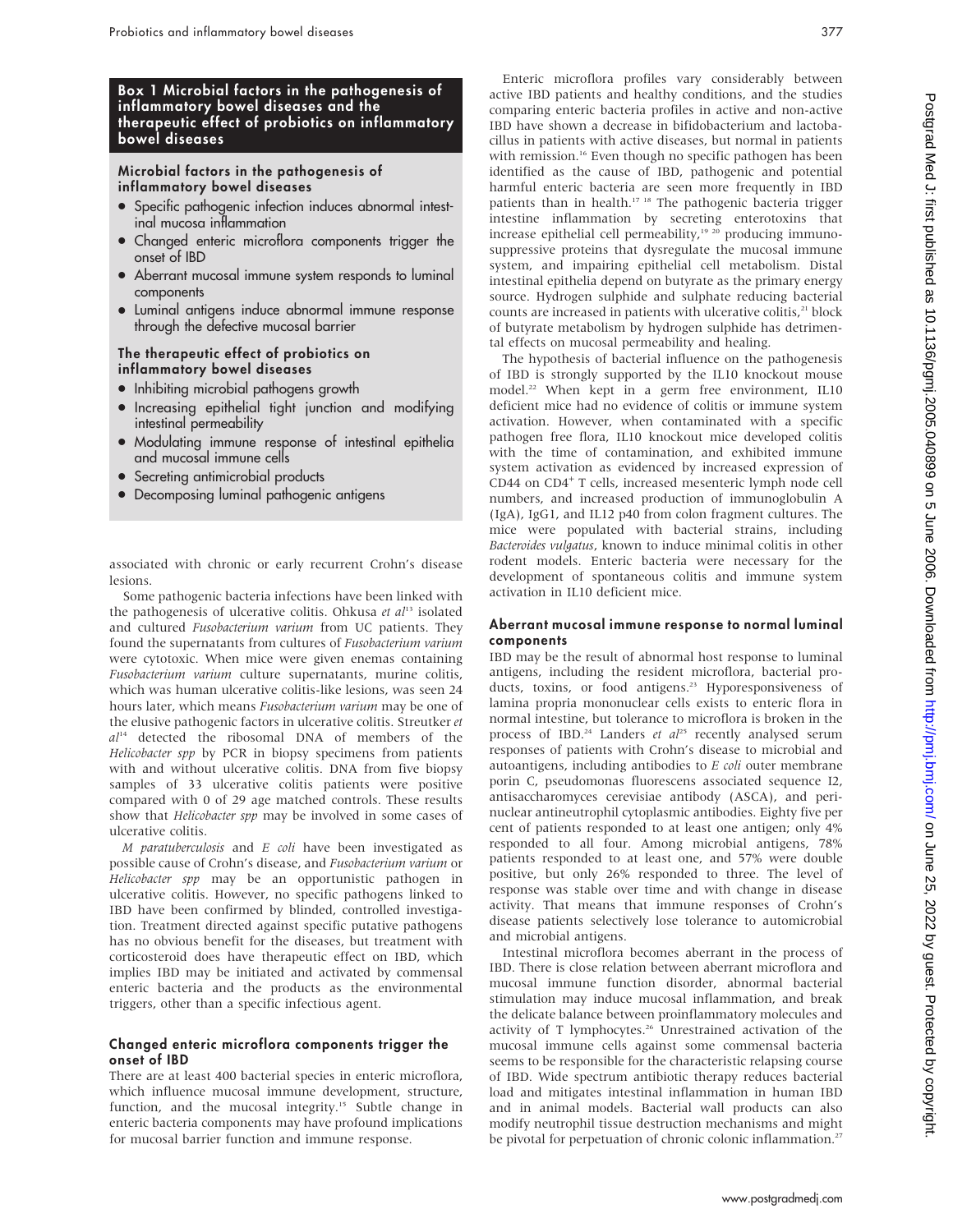#### Defective mucosal barrier to luminal antigens

The normal intestinal epithelium provides a barrier comparatively impermeable to luminal constituents. Mucosal permeability is increased, and mucosal barrier is impaired during the process of intestinal inflammation, including IBD.<sup>28</sup> Impairment of mucosal barrier may result in increased uptake of antigens and proinflammatory molecules including bacterial products and endotoxins into lamina propria, followed by activation of immune cells in lamina propria, secretion of proinflammatory cytokines, products of reactive oxygen metabolites and proteases, and mucosal damage.<sup>29</sup> Madsen et  $al^{30}$  have discussed the relation between the increased intestinal permeability and the onset of colitis by IL10 gene deficient mice model. At 2 weeks of age, IL10 gene deficient mice in pathogen free condition show an increment in ileal and colonic permeability in the absence of any histological injury. This primary permeability defect is associated with increased mucosal secretion of interferon gamma and tumour necrosis factor  $\alpha$  (TNF $\alpha$ ). Colonic permeability remains increased as inflammation progresses. However, IL10 gene deficient mice raised under germ free conditions do not show any evidence of intestinal inflammation, with normal intestinal permeability and cytokine levels. These data suggest that the intestinal permeability defect in IL10 gene deficient mice occurs because of a dysregulated immune response to enteric microflora, and this permeability defect exists before the development of mucosal inflammation.

Specific abnormalities in mucosal barrier function in IBD patients may be a primary event or secondary to luminal microbial or other environmental triggers, such as cigarette smoking. The investigation of increased mucosal permeability in clinically healthy relatives of patients with Crohn's disease, suggests a primary underlying defect in intestinal permeability.31 The abnormal leakiness of the mucosa in IBD patients and their relatives can be amplified by oral administration of non-steroidal anti-inflammatory drugs (NSAID), such as aspirin.<sup>32</sup> As the permeability is increased in most patients with IBD, Permeability measurements in IBD patients may reflect the activity, extent, and distribution of the disease, and allow us to predict the likelihood of recurrence after surgery or medically induced remission.

#### PROBIOTICS FOR THE TREATMENT OF INFLAMMATORY BOWEL DISEASE AND POSSIBLE MECHANISMS OF ACTION

Enteric microflora becomes aberrant in the process of IBD, with normal microflora decreased, such as bifidobacterium and lactobacillus.<sup>34</sup> Favier et  $al<sup>3</sup>$  cultured and counted the colonic microflora in faeces from patients with active Crohn's disease. Bifidobacteria numbers were significantly reduced in patients compared with healthy controls, whereas bacteroides and lactobacilli counts remained unchanged. Bacterial enzyme activities, especially  $\beta$ -D-galactosidase, were also decreased in faecal extracts from Crohn's disease patients, correlated with the decrease of bifidobacteria counts. Another investigation<sup>33</sup> had analysed colonic mucosa associated microflora in patients with active and inactive ulcerative colitis. Significant decrease in the number of anaerobic bacteria, anaerobic Gram negatives, and lactobacillus was shown in patients with active ulcerative colitis, whereas no changes were seen in the number of aerobic bacteria and enterobacteriaceae. However, no significant difference in colonic mucosa associated microflora could be shown in patients with inactive ulcerative colitis and healthy conditions.

The luminal microflora in IBD patients lost the antiinflammatory function that exists in normal condition, with a reduction in the number of anaerobic bacteria and lactobacillus. Probiotics administration can help restore microbial homoeostasis in the gut, down-regulate intestinal inflammation, and ameliorate the diseases.<sup>34</sup> A lot of clinical trials have shown that probiotics have beneficial effect on IBD patients.<sup>35 36</sup> A pilot study<sup>35</sup> was conducted to investigate the possible effect of lactobacillus GG in four children with active Crohn's disease. Three patients treated with oral lactobacillus GG showed significant improvement in terms of clinical outcome, and it was possible to taper the dose of corticosteroids. That means lactobacillus GG seems to be effective in improving the clinical status of children with Crohn's disease. Gionchetti et  $al^{36}$  had evaluated the efficacy of a probiotic preparation VSL#3 in maintenance of chronic pouchitis remission compared with placebo. VSL#3 containins  $5\times10^{11}$  per gram of viable lyophilised bacteria of four strains of lactobacilli, three strains of bifidobacteria, and one strain of streptococcus salivarius subsp thermophilus. Forty patients in clinical and endoscopic remission were randomised to receive either VSL#3, 6 g/day, or an identical placebo for nine months. Three patients (15%) in the  $VSL#3$ group had relapses within the nine month follow up period, compared with 20 (100%) in the placebo group. Faecal concentration of lactobacilli, bifidobacteria, and S thermophilus increased significantly from baseline levels only in the VSL#3 treated group. These results suggested that oral administration of probiotic preparation was effective in preventing flare ups of chronic pouchitis.

Probiotics have beneficial effect on IBD, with the main related mechanisms including: inhibiting microbial pathogens growth, increasing epithelial tight junction and permeability, modulating immune response of intestinal epithelia and mucosal immune cells, secreting antimicrobial products, decomposing luminal pathogenic antigens.

# Inhibiting microbial pathogens growth

Probiotics compete with microbial pathogens for the limited number receptors present on the surface of epithelia, and inhibit epithelium attachment and invasion by enterotoxigenic and enteropathogenic bacteria.<sup>34 37</sup> If probiotic strains bound to the surface receptors or mucus of epithelia, they can inhibit successfully adhesion and cell invasion to epithelia by a large variety of diarrhoeagenic bacteria, such as E coli, Yersinia pseudotuberculosis, and Salmonella typhimurium. Probiotics have been shown to colonise the gut during therapy and ferment dietary fibre. Short chain fatty acids and other acids products produced by the enteric bacterial fermentation of indigestive dietary fibre, can induce specific pH and other chemical changes in the lumen,<sup>38</sup> <sup>39</sup> these effect may directly inhibit the growth of pathogens. Short chain fatty acids are the main energy source of intestinal epithelia, and have anti-inflammatory properties.<sup>40 41</sup> Metabolic effects of microflora include nutrient, vitamin products, and detoxification of some dietary pathogens. The fermentation can be intensified by oral administration of probiotic preparation.

Probiotic agents can modulate intestinal mucins expression and inhibit adherence of attaching and effacing pathogenic organisms to intestinal epithelia. Mack et al<sup>42</sup> had used probiotic strains to induce MUC2 and MUC3 mucin expression of HT-29 intestinal epithelial cells. Incubation of Lactobacillus plantarum 299v with HT-29 cells increased MUC2 and MUC3 expression levels, and inhibited adherence of an attaching and effacing pathogenic E coli to HT-29 cells.

# Increasing epithelial tight junction and modifying intestinal permeability

Probiotics can stabilise the intestinal barrier and epithelial tight junction. A preliminary report has shown lactobacillus GG modulates the antigen specific immune response induced by cows' milk in suckling rats, counteracts increased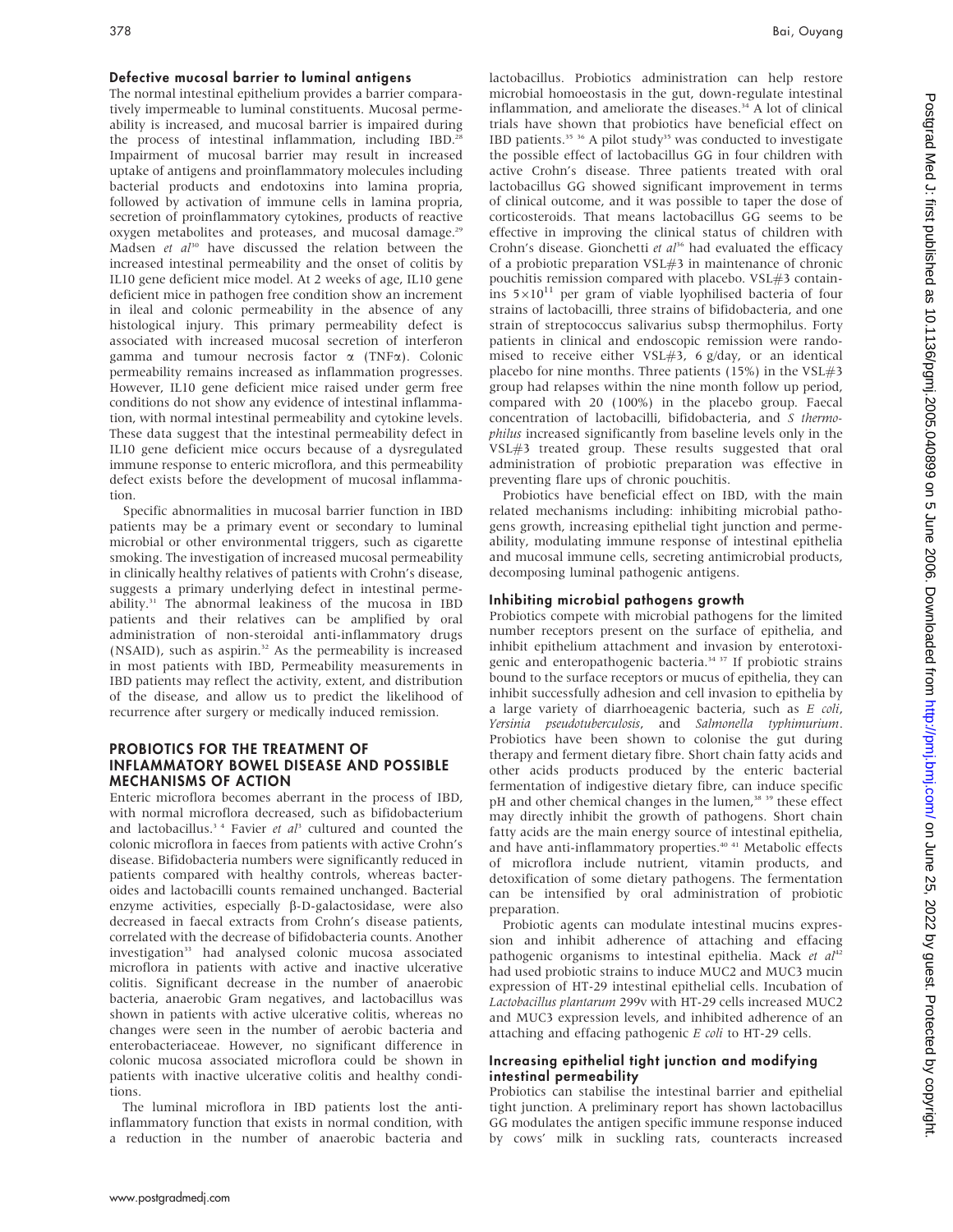permeability disorder, and stabilises the mucosal barrier.<sup>43</sup> The benefit effect of probiotics on modifying intestinal permeability was shown by other experiments.44 45 Rats were instilled in an exteriorised colonic segment with 4% acetic acid to induce colitis, the colitis in four days after acetic acid administration was featured with a threefold increase in myeloperoxidase activity, and a sixfold increase of mucosal permeability in the colonic tissue. Intracolonic administration of L reuteri R2LC immediately after acetic acid instillation, downregulated the morphological score, MPO activity, mucosal permeability, and prevented the development of colitis.<sup>44</sup> Madsen et  $al^{45}$  have also reported administration of lactobacillus can prevent colitis of IL10 gene deficient mice. At 2 weeks of age, IL10 gene deficient mice in pathogen free conditions showed no colonic injury but did display abnormal colonic bacterial colonisation with increased colonic mucosal aerobic adherent and translocated bacteria, in conjunction with reduced Lactobacillus spp levels. In association with the abnormal colonic bacterial colonisation, colitis developed by 4 weeks of age. If the mice were treated by rectal delivery of L reuteri daily, restoring Lactobacillus spp to normal levels reduced the levels of colonic mucosal adherent and translocated bacteria, and attenuated the development of the colitis.

Apoptosis of intestinal epithelia can be induced by a lot of proinflammatory cytokines such as  $TNF\alpha$ , IL1 $\beta$ , and interferon gamma during the process of intestinal inflammation.<sup>46</sup> Probiotics can counteract the apoptosis disorder of intestinal epithelia. Yan et al<sup>47</sup> studied the effect of Lactobacillus rhamnosus GG on preventing cytokine induced apoptosis in two different intestinal epithelial cell models. Culture of LGG with either mouse or human colon cells activated the antiapoptotic Akt/protein kinase B. This model probiotics also inhibited activation of the pro-apoptotic p38/mitogen activated protein kinase induced by TNF $\alpha$ , IL1 $\beta$ , and interferon gamma. Furthermore, products from LGG culture supernatant showed concentration dependent activation of Akt and inhibition of cytokine induced apoptosis. These findings suggested probiotic microorganisms could increase survival of intestinal epithelia in an environment of proapoptotic cytokines and keep intestinal cell homoeostasis.

#### Modulating immune response of intestinal epithelia and mucosal immune cells

Probiotic treatment can downregulate the expression of proinflammatory cytokines as TNF $\alpha$ , IL1 $\beta$ , and interferon gamma, inducible nitric oxide synthase, and matrix metalloproteinase activity in inflamed mucosa of active IBD or

## Box 2 Possible mechanisms of probiotics modulating mucosal immune response in IBD

#### Downregulating proinflammatory cytokines secretion

- $\bullet$  Inhibiting NF- $\kappa$ B activation
- Modulating PepT1 activity
- Reducing the number of CD4 intraepithelial lymphocytes
- Regulating anti-inflammatory effect via TLR9 signalling pathway
- Modulating apoptosis and proliferation of immune cell by TLR2 signalling
- Modulating peroxisome proliferator activated receptor (PPAR)  $\gamma$  pathway

experimental colitis,<sup>48–52</sup> and the relevant mechanisms are well studied (see box 2).

In inflammatory conditions of IBD, immune cells secrete excessive inflammatory products, such as cytokines chemokines and a lot of active oxides. Overproduction of cytokines affect the biological action of epithelial cells, for instance, TNFa induces epithelial cells secreting IL8, expressing membrane TLR4 excessively.<sup>53</sup> TLR4 provides intestinal epithelia hyperreaction in response to LPS, the product of bacteria wells. IL8 has leucocytes chemotactic and stimulatory properties. The pathogens also lead intestinal epithelia to secrete increased products as IL8 and TNF $\alpha$ .<sup>54</sup> Probiotic strains interact with intestinal epithelia, and attenuate synthesis of inflammatory effector molecules elicited by diverse proinflammatory stimuli.<sup>55-57</sup> This immunosuppressive effect involves inhibition of the inhibitor  $\kappa$ B/nuclear factor  $\kappa$ B (I $\kappa$ B/NF- $\kappa$ B) pathway by block of I $\kappa$ B- $\alpha$  degradation, which prevents nuclear translocation of active NF-kB dimmer and subsequent relevant gene expression.<sup>58 59</sup> That means probiotics can be responsible for the unique tolerance of the gastrointestinal mucosa to proinflammatory stimuli.

The intestinal apical di-/tripeptide transporter PepT1, responsible for the uptake of a broad array of small peptides transports bacterial proteoglycan derived muramyl dipeptide (MDP). PepT1 expression in chronic colonic inflammation is increased.60 In colonic epithelial cells, MDP taken up by hPepT1 activates NF- $\kappa$ B and chemokine production. In this way, PepT1 may play an important part in promoting colonocyte participation in host defence and pathogen clearance through increased uptake of MDP. Probiotic bacteria such as Lactobacillus casei can change the function of intestinal PepT1, as a recent study has shown.<sup>61</sup> Incubation of Caco-2 cells with L casei for 48 hours leads to significant increase in hPEPT1 mediated [<sup>3</sup>H] Gly-Sar uptake, which means direct contact of probiotics with the Caco-2 apical membrane can increase PepT1 activity. As the data are poor in this area, more studies should be carried out to explore this bacterial/intestinal transporter interaction, and to find out how probiotics participate in host defence and pathogen clearance.

Probiotic strains may modify immune response of the intestinal immune cells.<sup>62</sup> Mucosal specimens from Crohn's disease patients and controls were cultured for 24 hours alone or with probiotic strains as non-pathogenic  $E$  coli,  $L$ casei DN-114001, L bulgaricus LB10, or L crispatus. Release of TNFa by inflamed Crohn's disease mucosa was significantly reduced by coculture with  $L$  casei or  $L$  bulgaricus, whereas changes induced by *L crispatus* or *E coli* were not significant. Coculture with L casei and L bulgaricus reduced the number of CD4 cells as well as TNFa expression among intraepithelial lymphocytes from Crohn's disease mucosa. None of the bacteria induced changes in non-inflamed mucosa. Probiotics interact with immunocompetent cells using the mucosal interface and modulate locally the production of proinflammatory cytokines.

Toll-like receptors (TLRs) are mediators of pathogen recognition in innate immune system.<sup>63</sup> Such recognition results in the initiation of an inflammatory immune response and subsequent instruction of the adaptive immune system, both of which are designed to rid the host of the invading pathogen. Probiotics can modify mucosal immune function via TLRs signalling. Preliminary data from experimental colitis show that TLR9 signalling is essential in mediating the anti-inflammatory effect of probiotics.<sup>64</sup> Intragastric or subcutaneous administration of probiotics and E coli DNA ameliorates the severity of DSS induced colitis in TLR2 and TLR4 deficient mice, whereas methylated probiotic DNA, calf thymus DNA, and DNase treated probiotics have no effect on TLR9 deficient mice. The protective effect of probiotics is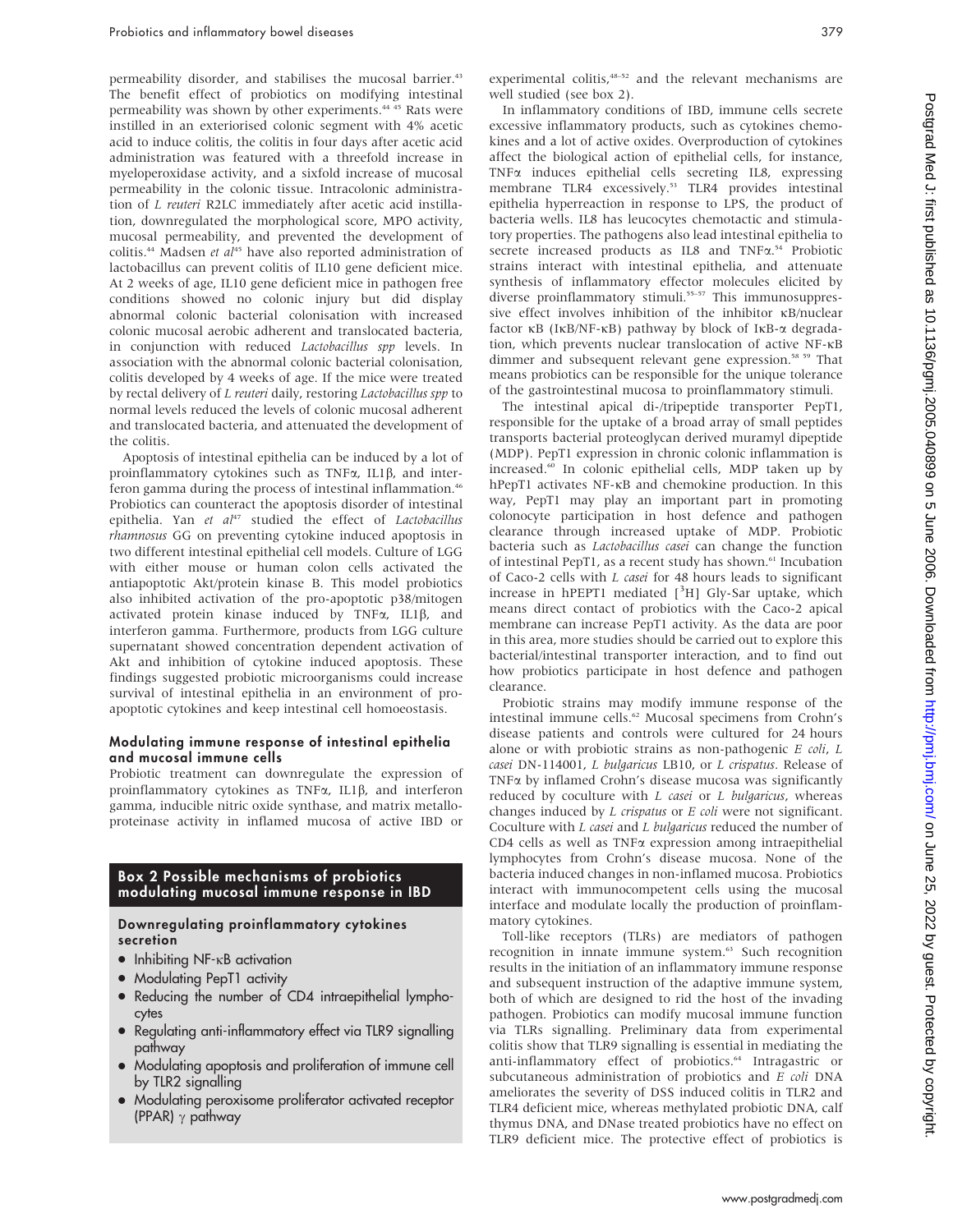mediated by their own DNA via TLR9 signalling pathway, rather than by their metabolites or ability to colonise the colon. Sturm  $et$   $al^{65}$  recently had demonstrated one probiotic strain, E coli Nissle 1917, could affect cell cycling and apoptosis of peripheral blood T cells (PBT). When anti-CD3 stimulated PBT are treated with E coli Nissle 1917 conditioned medium, E coli Nissle 1917 medium inhibit cell cycling and expansion of peripheral blood T cells, decrease cyclin D2, B1, and retinoblastoma protein expression contributing to the reduction of T cell proliferation, and regulate the decreased expression of IL2, TNFa, and interferon gamma but increased IL10 production in PBT. The inhibition of PBT proliferation by E coli Nissle 1917 conditioned medium is TLR2 dependent, shown by using toll-like receptor 2 (TLR-2) knockout mice. E coli Nissle 1917 may downregulate the expansion of newly recruited T cells into the mucosa and limit intestinal inflammation by TLR2 signalling.

Probioics can modulate the inflammatory response in inflamed mucosa of IBD patients through peroxisome proliferator activated receptor (PPAR)  $\gamma$  pathway. PPAR $\gamma$ has been proposed as a key inhibitor of colitis through attenuation of NF-KB activity.<sup>66</sup> However, PPAR<sub>Y</sub> expression is impaired in patients with ulcerative colitis,<sup>67</sup> compared with normal controls. Bacteroides thetaiotaomicron, as recently investigated, increase NF-kB subunit RelA exporting from nuclear through PPAR $\gamma$  dependent anti-inflammatory mechanism.<sup>68</sup> PPAR<sub>Y</sub> in complex with nuclear RelA undergoes nucleocytoplasmic redistribution in response to B thetaiotaomicron, which shows a clue for therapeutic drug design and treatment of IBD.

#### Secreting antimicrobial products

The normal intestinal microflora participates in the barrier effect by developing antimicrobial activity against enterovirulent bacteria, and the antimicrobial activity is related to bacteriocin produced by normal microflora. Vero cytotoxin produced by E coli O157:H7 is associated with haemorrhagic colitis and haemolytic uraemic syndrome in humans. One recent study<sup>69</sup> had shown some substance in the culture supernatant of Bifidobacterium longum HY8001 could neutralise the virulence of Vero cytotoxin successfully. Control mice were inoculated intragastrically with E coli O157:H7, B longum HY8001 culture supernatant were inoculated intragastrically to mice simultaneously for challenge with E coli O157:H7. TNFa and IL1 levels in sera were decreased in mice treated with B longum culture supernatant compared with those control mice. The concomitant experiment in vitro showed the culture supernatant of B longum primarily bound vero cytotoxin to interfere attachment and invasion of E coli to epithelia. These results suggest that soluble substance in B longum HY8001 culture supernatant may have inhibitory activity on the virulence of E coli.

Same reports had discussed the antimicrobial activity of bacteriocin produced by probiotics.<sup>70 71</sup> Inhibition of Salmonella typhimurium SL1334 for cell association and cell invasion was investigated using Caco-2 cells in a study in vitro.70 Two strains of bifidobacterium (CA1 and F9) expressed antagonistic activity against pathogens in vitro, inhibited cell entry, and killed intracellular S typhimurium SL1344 in Caco-2 cells. The antibacterial component produced by CA1 and F9 was found to be a lipophilic molecule with a molecular weight less than 3500 Da. Other data<sup>71</sup> showed a small heat stable bacteriocin, ABP-118, which was a Class IIb two peptide bacteriocin composed of Abp118a, and produced by *L salivarius* UCC118. Heterologous expression of ABP-118 was achieved, as the study showed, in Lactobacillus plantarum, L lactis, and Bacillus cereus.

Probiotics can also stimulate the intestinal innate defence through the upregulation of defensins. Crohn's disease is characterised by an impaired induction of human  $\beta$  defensins 2 and 3, a decrease or lack of mucosal peptide antibiotics may play a central part in the aetiopathogenesis of Crohn's disease.72 E coli strain Nissle 1917 and a variety of other probiotics can induce the expression of the antimicrobial peptide human  $\beta$ -defensin-2 (hBD-2) in Caco-2 intestinal epithelial cells in a time and dose dependent manner, which mechanism is related to NF-kB and AP-1 activation in Caco-2 for induction of hBD-2.<sup>73</sup> The induction of hBD-2 may contribute to an increased mucosal barrier to the luminal bacteria.

# Decomposing luminal pathogenic antigens

Intestinal inflammation resulting in disruption of mucosal barrier function has been proposed as a cause of increased incidence of allergic diseases.<sup>74 75</sup> Dietary antigens may trigger aberrant immune response in mucosa and flare the onset of colitis.76 Some studies have shown that probiotics can decompose luminal pathogenic antigens, and induce hyporesponsiveness of mucosal immune system to dietary antigens. Peripheral blood mononuclear cells from young atopic patients secrete high level of the IL4 and interferon gamma production in response to the stimulation of anti-CD3 antibody and bovine casein simultaneously. If peripheral blood mononuclear cells are stimulated by bovine casein degraded by enzymes of Lactobacillus GG, Lactobacillus GGdegraded casein down regulated the IL4 production, with no effect on interferon gamma. The result shows that intestinal bacteria may modify immunomodulatory properties of native food proteins and provide protection from potentially harmful dietary antigens at a young age.<sup>77</sup> Another report shows that administration of yoghurt supplemented with probiotics including different species and strains of lactic acid bacteria, can increase mucosal and systemic IgA responses in mice to the cholera toxin immunogen.<sup>78</sup>

Probiotics can alleviate milk hypersensitivity in hypersensitive subjects, different from that in healthy subjects.<sup>79</sup> In the double blind, crossover study, challenges with milk in milk hypersensitive and healthy adults with or without Lactobacillus GG were performed, and milk challenge induced immunoinflammatory response was measured by the expression of phagocytosis receptors before and after the challenge. In milk hypersensitive subjects, milk challenge increased significantly the expression of phagocytosis receptors in monocytes. Milk with Lactobacillus GG prevented the increase of the receptor expression. In healthy subjects, milk challenge did not influence receptor expression while milk with Lactobacillus GG increased significantly the expression of phagocytosis receptors in neutrophils. That means probiotic bacteria can modulate the non-specific immune response differently in healthy and hypersensitive subjects, as an immunostimulatory effect in healthy subjects, and a down-regulation of immunoinflammatory response in milk hypersensitive subjects.

# **CONCLUSIONS**

Enteric microflora become aberrant in IBD patients, with a decrease in bifidobacterium and lactobacillus, and a significant increase in pathogenic and potential harmful enterobacteria. The aberrant microflora may partake in the pathogenesis of IBD. Preliminary studies suggest that oral administration of probiotics may be effective in treating intestinal inflammation in animal colitis and clinical trials. Probiotic mixture often contains bifidobacteria, lactobacilli, and some non-pathogenic bacteria as escherichia and enterococci. The effect of probiotic administration is often different in each clinical trials as probiotic use differs in those respects: the dose used, the frequency and duration of use, and the use of concomitant treatment with other drugs as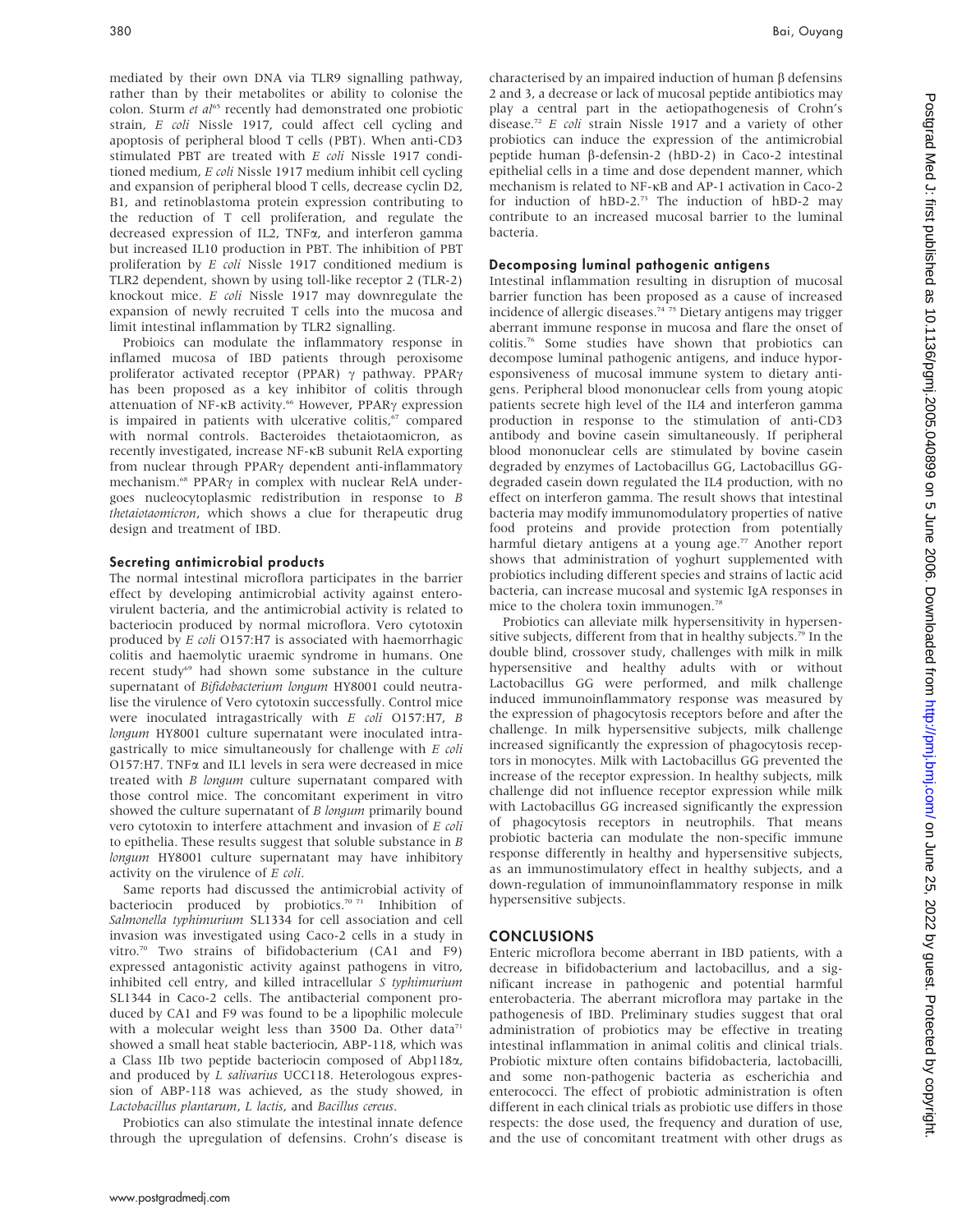corticosteroids and antiobiotics. More controlled trials are needed to search the best efficient use of probiotics for treating the diseases.

Recent researches are enlarging the insight into the composition and function of probiotics. Oral introduction of probiotics can normalise of the properties of aberrant indigenous microflora and reinforce the various lines of intestinal defence. However, different probiotic bacteria may be distinct in immunological effects, and have special properties when normalising in the inflamed mucosal of IBD patients or in the healthy. In the respect, the properties of different probiotics strains might be intensively explored to determine and screen the optimal probiotics strains and proper ingredients for therapeutic intervention of IBD in the future.

# .....................

# Authors' affiliations

A-P Bai, Q Ouyang, Department of Gastroenterology, Huaxi Hospital, Sichuan University, Chengdu, Sichuan Province, China

Funding: China Postdoctoral Science Foundation (2005037173).

Conflicts of interest: none.

#### **REFERENCES**

- 1 **Darfeuille-Michaud A**, Boudeau J, Bulois P, *et al*. High prevalence of<br>| adherent-invasive Escherichia coli associated with ileal mucosa in Crohn's
- disease. *Gastroenterology* 2004;**127**:412–21.<br>2 Bell AJ, Nicholls RJ, Forbes A, *et al.* Human lymphocyte stimulation with pouchitis flora is greater than with flora from a healthy pouch but is suppressed by metronidazole. Gut 2004;53:1801–5.
- 3 Favier C, Neut C, Mizon C, et al. Fecal beta-D-galactosidase production and Bilidobacteria are decreased in Crohn's disease. *Dig Dis Sci*<br>1997;**42**:817–22.
- 4 Cummings JH, Macfarlane GT, Macfarlane S. Intestinal bacteria and ulcerative colitis. Curr Issues Intest Microbiol 2003;4:9–20.
- 5 Fooks LJ, Gibson GR. Probiotics as modulators of the gut flora. Br J Nutr 2002;88(suppl 1):S39–49.
- 6 Sartor RB. Targeting enteric bacteria in treatment of inflammatory bowel diseases: why, how, and when. Curr Opin Gastroenterol 2003;19:358–65.
- 7 **Schrezenmeir J**, de Vrese M. Probiotics, prebiotics, and synbiotics—<br>| approaching a definition. *Am J Clin Nutr 2001;*73(suppl 2):361–4S.<br>| **8 Oliva-Hemker M**, Fiocchi C. Etiopathogenesis of inflammatory bowel disease:
- the importance of the pediatric perspective. Inflamm Bowel Dis 2002;8:112–28.
- 9 Feillet H, Bach JF. Increased incidence of inflammatory bowel disease: the price of the decline of infectious burden? Curr Opin Gastroenterol  $20.4 \cdot 20.560 - 4$
- 10 Farrell RJ, LaMont JT. Microbial factors in inflammatory bowel disease. Gastroenterol Clin North Am 2002;31:41–62.
- Sanderson JD, Moss MT, Tizard ML, et al. Mycobacterium paratuberculosis DNA in Crohn's disease tissue. Gut 1992;33:890-6.
- 12 Masseret E, Boudeau J, Colombel JF, et al. Genetically related Escherichia coli strains associated with Crohn's disease. Gut 2001;48:320–5.
- 13 Ohkusa T, Okayasu I, Ogihara T, et al. Induction of experimental ulcerative colitis by Fusobacterium varium isolated from colonic mucosa of patients with ulcerative colitis. Gut 2003;52:79–83.
- 14 Streutker CJ, Bernstein CN, Chan VL, et al. Detection of species-specific helicobacter ribosomal DNA in intestinal biopsy samples from a population-<br>based cohort of patients with ulcerative colitis. *J Clin Microbiol* 2004;42:660–4.
- 15 Hooper LV, Wong MH, Thelin A, et al. Molecular analysis of commensal host-microbial relationships in the intestine. Science 2001;291:881–4.
- 16 Giaffer MH, Holdsworth CD, Duerden BI. The assessment of faecal flora in patients with inflammatory bowel disease by a simplified bacteriological technique. J Med Microbiol 1991;35:238–43.
- 17 Seksik P, Rigottier-Gois L, Gramet G, et al. Alterations of the dominant faecal bacterial groups in patients with Crohn's disease of the colon. *Gut*<br>2003;**52**:237–42.
- 18 Cummings JH, Macfarlane GT, Macfarlane S. Intestinal bacteria and ulcerative colitis. Curr Issues Intest Microbiol 2003;4:9–20.
- 19 Wells CL, van de Westerlo EM, Jechorek RP, et al. Bacteroides fragilis enterotoxin modulates epithelial permeability and bacterial internalization by
- HT-29 enterocytes. Gastroenterology 1996;110:1429–37. 20 Robertson DJ, Sandler RS. Measles virus and Crohn's disease: a critical appraisal of the current literature. Inflamm Bowel Dis 2001;7:51–7.
- 21 Pitcher MC, Cummings JH. Hydrogen sulphide: a bacterial toxin in ulcerative colitis? Gut 1996;39:1–4.
- 22 Sellon RK, Tonkonogy S, Schultz M, et al. Resident enteric bacteria are necessary for development of spontaneous colitis and immune system activation in interleukin-10-deficient mice. Infect Immun 1998;66:5224–31.
- 23 Podolsky DK. Inflammatory bowel disease. N Engl J Med 2002;347:417–29.
- 24 Duchmann R, Kaiser I, Hermann E, et al. Tolerance exists towards resident intestinal flora but is broken in active inflammatory bowel disease (IBD). Clin Exp Immunol 1995;102:448–55.
- 25 Landers CJ, Cohavy O, Misra R, et al. Selected loss of tolerance evidenced by Crohn's disease-associated immune responses to auto- and microbial antigens. Gastroenterology 2002;123:689-99.
- 26 Guarner F, Casellas F, Borruel N, et al. Role of microecology in chronic
- inflammatory bowel diseases. *Eur J Clin Nutr* 2002;**56**(suppl 4):S34–8.<br>27 **Nielsen SE**, Vainer B, Nielsen OH. Comparative studies of superoxide<br>production by microbial wall product-primed neutrophils in ulcerative coliti
- 28 Patel B, Schutte R, Sporns P, et al. Potato glycoalkaloids adversely affect intestinal permeability and aggravate inflammatory bowel disease. Inflamm Bowel Dis 2002;8:340–6.
- 29 Kennedy RJ, Kirk SJ, Gardiner KR. Mucosal barrier function and the commensal flora. Gut 2002;50:441–2.
- 30 Madsen KL, Malfair D, Gray D, et al. Interleukin-10 gene-deficient mice develop a primary intestinal permeability defect in response to enteric microflora. Inflamm Bowel Dis 1999;5:262–70.
- 31 Gordon JI, Hooper LV, McNevin MS, et al. Epithelial cell growth and differentiation. III. Promoting diversity in the intestine: conversations between the microflora, epithelium, and diffuse GALT. Am J Physiol 1997;273:G565–70.
- 32 Hollander D. Intestinal permeability, leaky gut, and intestinal disorders. Curr Gastroenterol Rep 1999;1:410–16.
- 33 Fabia R, Ar'Rajab A, Johansson ML, et al. Impairment of bacterial flora in human ulcerative colitis and experimental colitis in the rat. Digestion 1993;54:248–55.
- 34 Schultz M, Scholmerich J, Rath HC. Rationale for probiotic and antibiotic treatment strategies in inflammatory bowel diseases. Dig Dis 2003;21:105–28.
- 35 Guandalini S. Use of Lactobacillus-GG in paediatric Crohn's disease. Dig Liver Dis 2002;34(suppl 2):S63–5.
- 36 Gionchetti P, Rizzello F, Venturi A, et al. Oral bacteriotherapy as maintenance treatment in patients with chronic pouchitis: a double-blind, placebo-<br>controlled trial. *Gastroenterology* 2000;119:305–9.<br>37 **Bernet MF**, Brassart D, Neeser JR, *et al.* Lactobacillus acidophilus LA 1 binds
- to cultured human intestinal cell lines and inhibits cell attachment and cell invasion by enterovirulent bacteria. Gut 1994;35:483–9.
- 38 Le Blay G, Michel C, Blottiere HM, et al. Prolonged intake of fructooligosaccharides induces a short-term elevation of lactic acid-producing bacteria and a persistent increase in cecal butyrate in rats. J Nutr 1999;129:2231–5.
- 39 Babakissa C, Colomb V, Andrieux C, et al. Luminal fermentation and colonocyte metabolism in a rat model of enteral nutrition. Dig Dis Sci 2003;48:1339–45.
- 40 Wilson AJ, Gibson PR. Short-chain fatty acids promote the migration of colonic epithelial cells in vitro. Gastroenterology 1997;113:487–96. 41 Liu Q, Shimoyama T, Suzuki K, et al. Effect of sodium butyrate on reactive
- oxygen species generation by human neutrophils. Scand J Gastroenterol 2001;36:744–50.
- 42 Mack DR, Michail S, Wei S, et al. Probiotics inhibit enteropathogenic E coli adherence in vitro by inducing intestinal mucin gene expression. Am J Physiol 1999;276:G941–50.
- 43 Isolauri E, Majamaa H, Arvola T, et al. Lactobacillus casei strain GG reverses increased intestinal permeability induced by cow milk in suckling rats.<br>*Gastroenterology* 1993;**105**:1643–50.
- 44 Fabia R, Ar'Rajab A, Johansson ML, et al. The effect of exogenous administration of Lactobacillus reuteri R2LC and oat fiber on acetic acidinduced colitis in the rat. Scand J Gastroenterol 1993;28:155–62.
- 45 Madsen KL, Doyle JS, Jewell LD, et al. Lactobacillus species prevents colitis in interleukin 10 gene-deficient mice. *Gastroenterology* 1999;**116**:1107–14.<br>46 **Bruewer M**, Luegering A, Kucharzik T, *et al.* Proinflammatory cytokines
- disrupt epithelial barrier function by apoptosis-independent mechanisms. J Immunol 2003;171:6164–72.
- 47 Yan F, Polk DB. Probiotic bacterium prevents cytokine-induced apoptosis in
- intestinal epithelial cells. J Biol Chem 2002;**277**:50959–65.<br>48 **Ulisse S**, Gionchetti P, D'Alo S, et al. Expression of cytokines, inducible nitric<br>oxide synthase, and matrix metalloproteinases in pouchitis: effects of pr treatment. Am J Gastroenterol 2001;96:2691–9.
- 49 Furrie E, Macfarlane S, Kennedy A, et al. Synbiotic therapy (Bifidobacterium longum/Synergy 1) initiates resolution of inflammation in patients with active ulcerative colitis: a randomised controlled pilot trial. Gut 2005;54:242-9.
- 50 Schultz M, Linde HJ, Lehn N, et al. Immunomodulatory consequences of oral administration of Lactobacillus rhamnosus strain GG in healthy volunteers. J Dairy Res 2003;70:165–73.
- 51 Schultz M, Veltkamp C, Dieleman LA, et al. Lactobacillus plantarum 299V in the treatment and prevention of spontaneous colitis in interleukin-10-deficient mice. Inflamm Bowel Dis 2002;8:71–80.
- 52 Dieleman LA, Goerres MS, Arends A, et al. Lactobacillus GG prevents recurrence of colitis in HLA-B27 transgenic rats after antibiotic treatment. Gut 2003;52:370–6.
- 53 Hausmann M, Kiessling S, Mstermann S, et al. Toll-like receptors 2 and 4 are up-regulated during intestinal inflammation. *Gastroenterology*<br>2002;**122**:1987–2000.
- 54 Eckmann L, Jung HC, Schurer-Maly C, et al. Differential cytokine expression by human intestinal epithelial cell lines: regulated expression of interleukin 8. Gastroenterology 1993;105:1689–97.
- 55 Otte JM, Podolsky DK. Functional modulation of enterocytes by gram-positive and gram-negative microorganisms. Am J Physiol Gastrointest Liver Physiol 2004;286:G613–26.